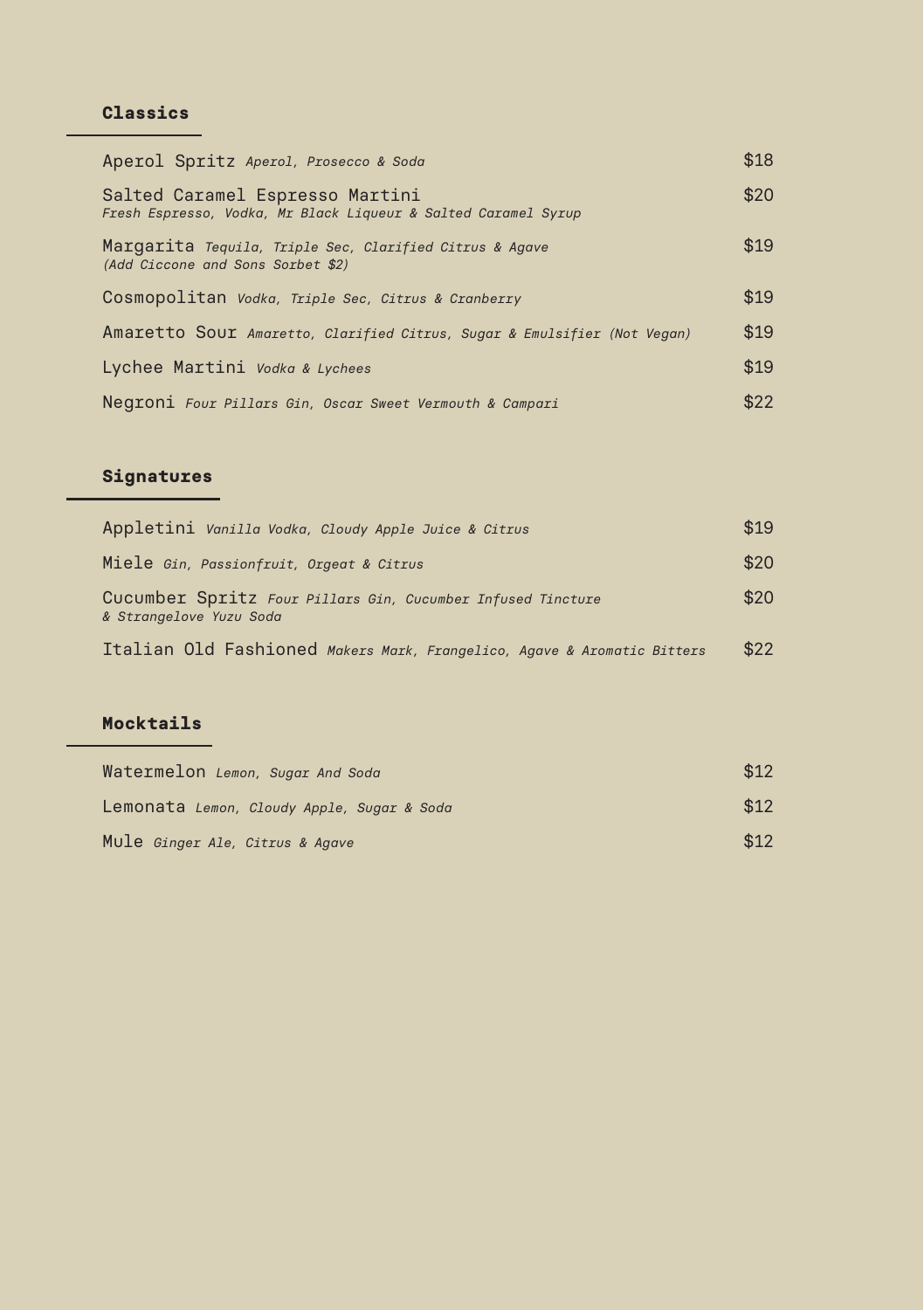### **Beer & Cider**

| Peroni Leggera (Mid Strength) (On Tap) | \$9  |
|----------------------------------------|------|
| Peroni (On Tap)                        | \$11 |
| Drink West                             | \$7  |
| Pirate Life South Coast Pale Ale       | \$9  |
| Hills Apple Cider                      | \$8  |
| Corona                                 | \$9  |
| Heaps Normal Quiet Xpa (Non-Alcoholic) | \$7  |

## **Aperitivo**

| Oscar 697 Vermouth Rosso        | \$10 |
|---------------------------------|------|
| Mr Black Liqueur                | \$10 |
| Unico Yuzu Sweet Vermouth 750ml | \$10 |
| Unico Mando                     | \$10 |
| Unico Limoncello                | \$10 |
| <b>Baileys</b>                  | \$10 |
| Aperol                          | \$10 |
| Campari                         | \$10 |
| Rhubi                           | \$10 |

## **Soft Drinks**

| Coke, Coke No Sugar, Sprite, Tonic, Ginger |  | \$4 |
|--------------------------------------------|--|-----|
| Beer, Lemon Lime & Bitters                 |  |     |

### **Purezza**

Sparkling Water (Unlimited) \$4pp